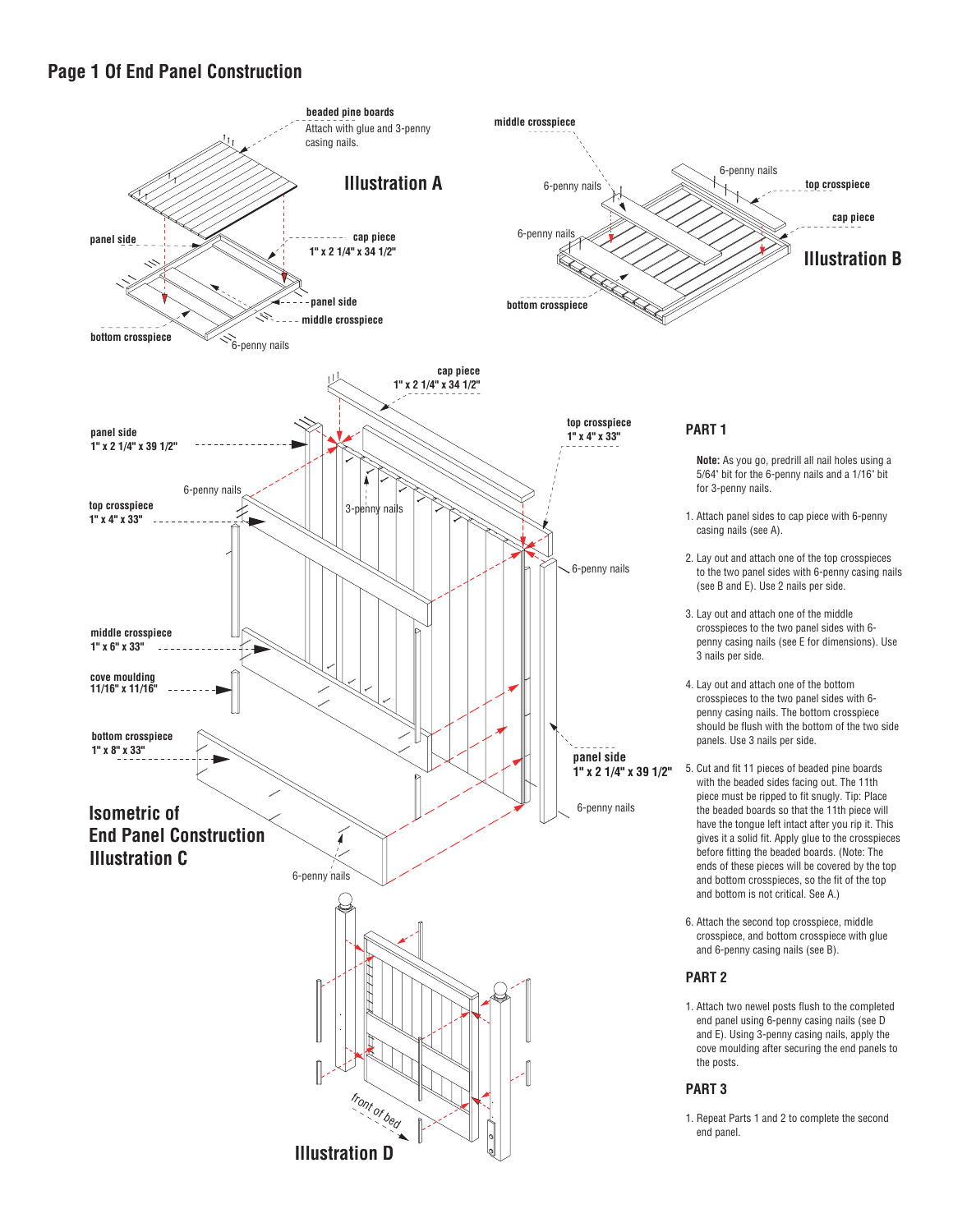## **Page 2 of End Panel Construction**



**Illustration H**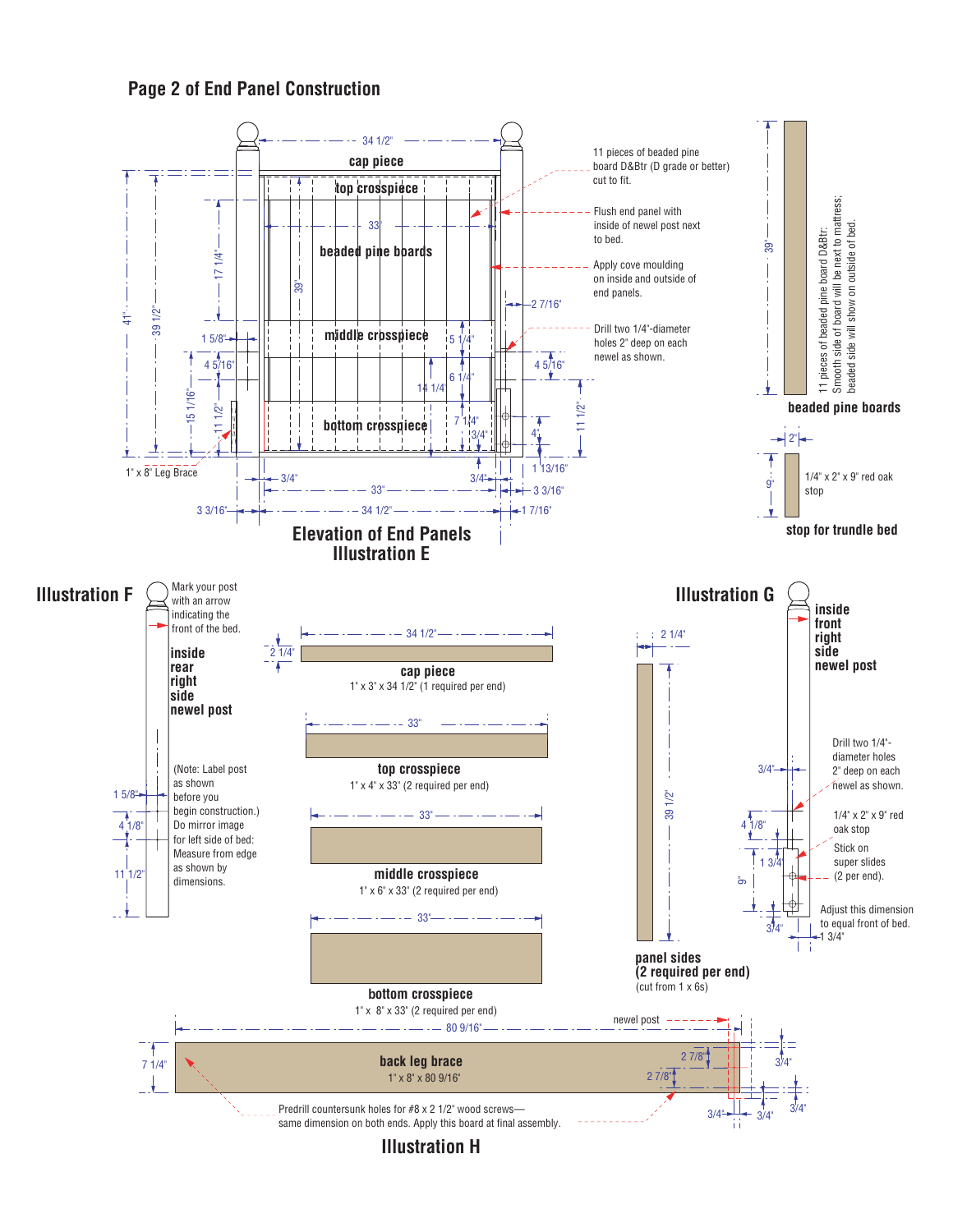## **Page 3 Trundle Portion of Bed**